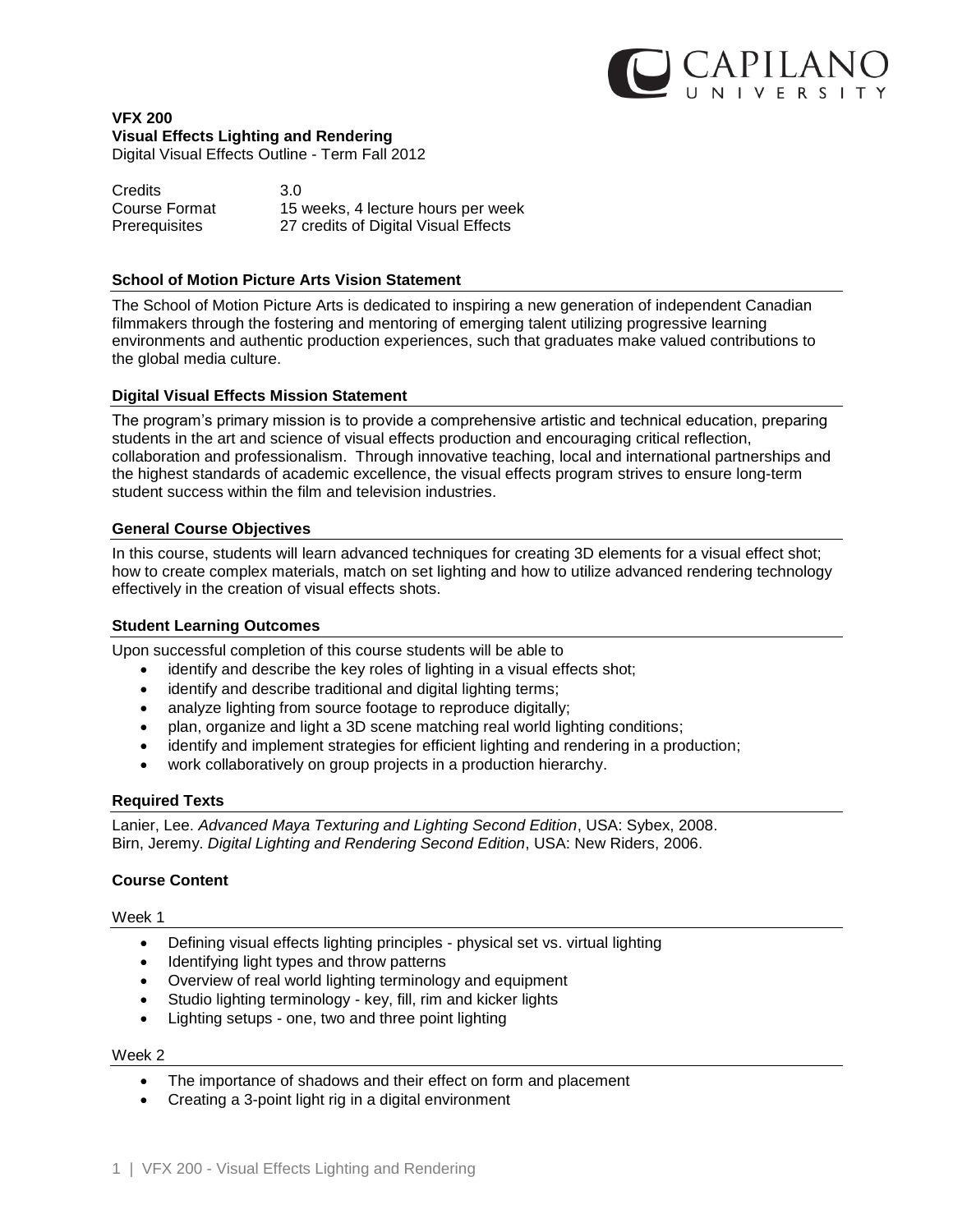- Digital lighting terminology and use point, spot, directional and area lights
- Modeling for lighting effects curves, bevels
- *Assignment 1: 3-point lighting and rendering*

#### Week 3

- Qualities of light
- Physical properties of light direct, indirect and bounce
- Using light to create mood and visual interest
- Advanced lighting models final gathering
- Using objects and shaders as lights
- *Assignment 1: 3-point lighting and rendering*

#### Week 4

- Advanced lighting models HDR lighting, physical sun and sky
- Creating HDR images from on-set photography
- The physics of light colour and temperature
- *Assignment 2: Advanced lighting models*

#### Week 5

- Advanced lighting models global illumination and caustics
- Advantages and disadvantages of global illumination renderers
- Choosing a lighting model based on production needs and time
- *Assignment 2: Advanced lighting models*

#### Week 6

- The importance of shaders when lighting a scene
- Controlling lights decay, specularity and light linking
- Controlling reflections for studio renders
- The relationship between specular highlights and reflections
- Ambient occlusion
- *Assignment 3: Still life lighting and rendering*

### Week 7

- Lighting using gobos and masks
- Creating dynamic tonal range
- Using negative lights to control depth
- Raytrace shadows vs. depthmap shadows
- Controlling shadow colour and pattern
- *Assignment 3: Still life lighting and rendering*

### Week 8

- Creating atmosphere in lighting
- Lighting effects volumetric lights, fog and glows
- *Assignment 4: Environment lighting and rendering*

#### Week 9

- Lighting for time of day nightime, daytime and sun rise and sunset
- Colour temperature and time
- Light pools and shadows creating depth in a scene
- Creating mood through lighting and effects
- *Assignment 4: Environment lighting and rendering*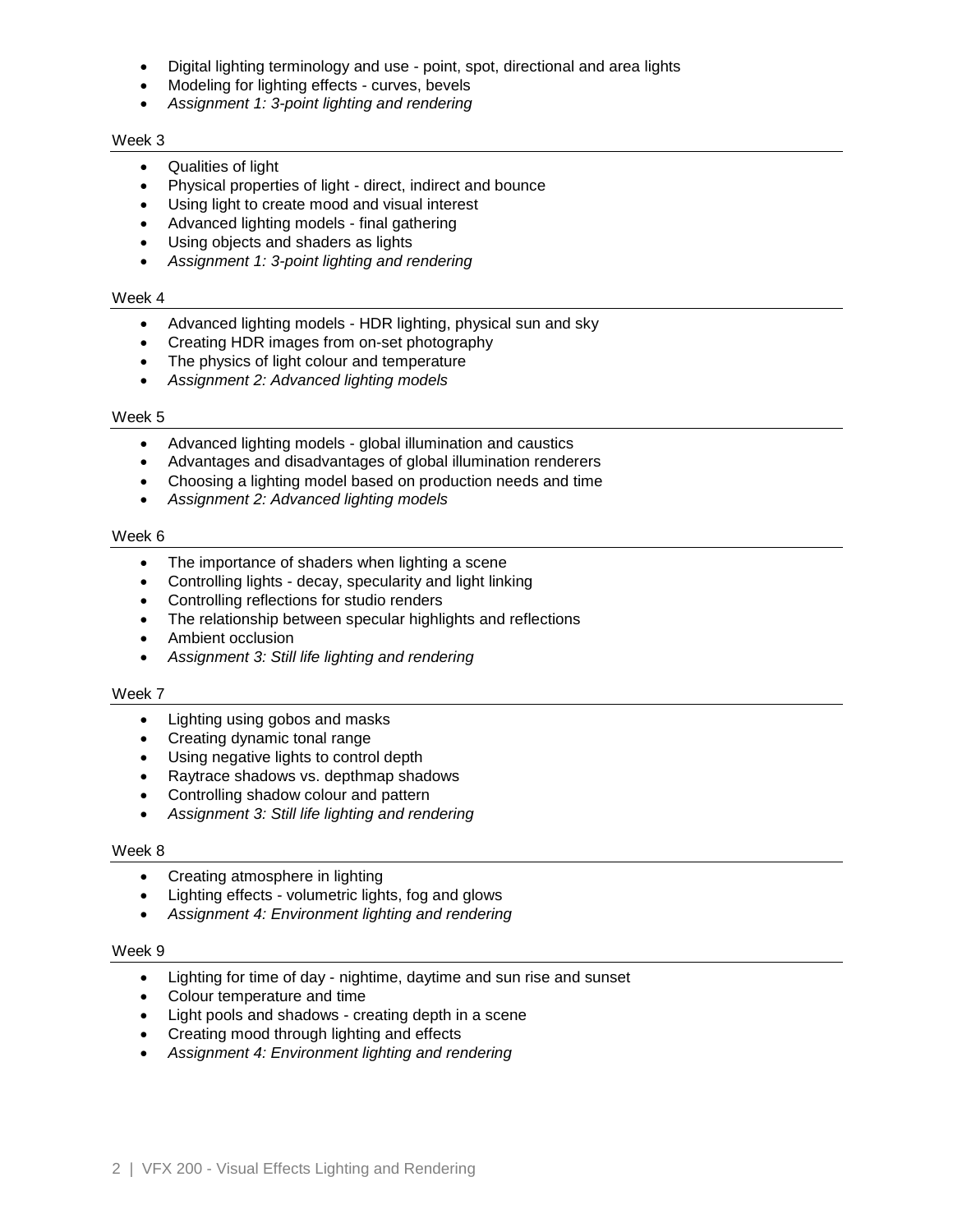#### Week 10

- Lighting a subject and background
- Catching the light eyes and contours
- The effect of lighting on our perception of an individual
- *Final Assignment: Lighting a complex visual effects shot*

#### Week 11

- Baking light maps
- Breaking light into layers and passes for quality control
- Techniques to speed up render times
- *Final Assignment: Project review and critique for week 1*

### Week 12

- Specialize lighting Science fiction, fantasy, underwater
- *Final Assignment: Project review and critique for week 2*

#### Week 13

*Final Assignment: Project review and critique for week 3*

#### Week 14

*Final Assignment: Project review and critique for week 4*

#### Week 15

*Final Assignment: Project presentation and review*

| <b>Evaluation Profile</b>                                                                                           |                                                      | <b>Grading Profile</b>                                           |                                                                                  |                                        |                                                  |
|---------------------------------------------------------------------------------------------------------------------|------------------------------------------------------|------------------------------------------------------------------|----------------------------------------------------------------------------------|----------------------------------------|--------------------------------------------------|
| Participation/Attendance<br>Assignment 1<br>Assignment 2<br>Assignment 3<br>Assignment 4<br><b>Final Assignment</b> | 10%<br>10%<br>10%<br><b>20%</b><br><b>20%</b><br>30% | Excellent<br>Good<br>Satisfactory<br><b>Minimal Pass</b><br>Fail | $A + 95 - 100$<br>$B + 80 - 84$<br>$C + 65 - 69$<br><b>D</b> 50-54<br>$F_{0-49}$ | A 90-94<br><b>B</b> 75-79<br>$C$ 60-64 | $A - 85 - 89$<br><b>B-70-74</b><br>$C - 55 - 59$ |
| Total                                                                                                               | 100%                                                 |                                                                  |                                                                                  |                                        |                                                  |

*Note: Where applicable assignments have been divided into weekly tasks.*

### *Operational Details*

Capilano University has policies on Academic Appeals (including appeal of final grades), Student Conduct, Cheating and Plagiarism, Academic Probation and other educational issues. These and other policies are available on the University website.

### *Attendance*

Attendance will be taken daily and will form part of the final grade (See Evaluation Profile). When students are absent from class, they are still responsible for the material covered during their absence, including announcements, assigned readings and hand-outs.

### *Punctuality*

Punctuality is essential. Students more than 15 minutes late for class, or who leave before the end of class, will be marked absent.

### *Late Assignments*

All assignments must be delivered at the place and time specified by the instructor. Late assignments will only be accepted if prior approval for a late submission date has been given by the instructor.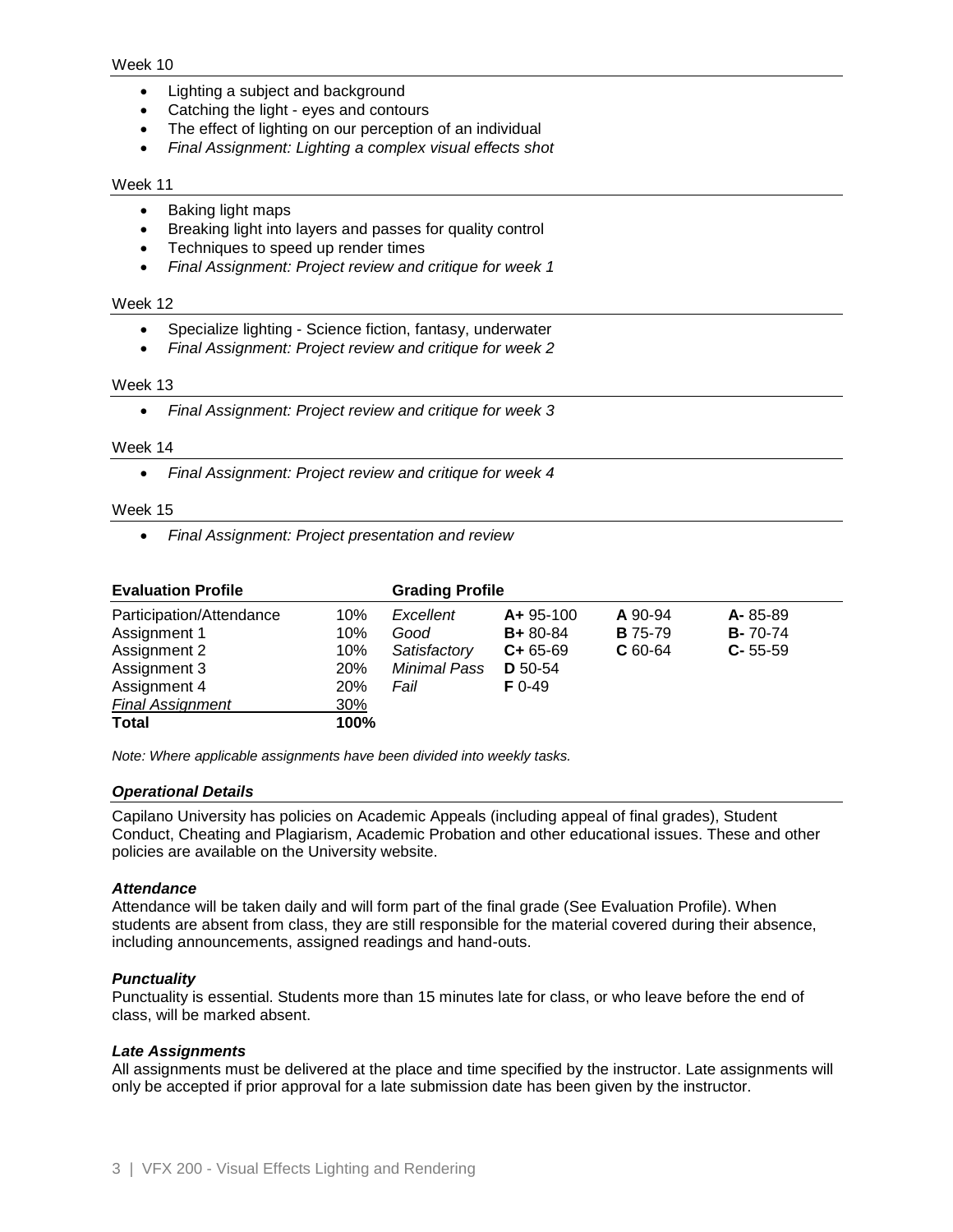### *Missed Exams and Quizzes*

Missed exams and quizzes will be assigned a grade of zero. Students will be allowed to make up exams and quizzes only under the following conditions: if a doctor's certificate of illness is provided; if, in the case of the death of a close family member, a death certificate is provided; if prior approval of the instructor has been obtained.

### *Cheating / Plagiarism*

Plagiarism is the presentation of another person's work or ideas as if they were one's own. Plagiarism is both dishonest and a rejection of the principles of scholarship. All students should familiarize themselves with the University Policy on Cheating and Plagiarism (See the University Calendar) as such behaviour can result in suspension from the University.

### *Incomplete Grades*

Grades of incomplete (I) will be given if a doctor's certificate of illness (or death certificate in the case of the death of a close family member) is provided, or at the discretion of the instructor prior to the last class in the course. If the date for submission of an incomplete assignment is not met, the grade will automatically revert to the grade based on the student's achievement at that time.

# *Failed courses*

Students who fail a visual effects course will not be permitted to register for visual effects courses in the following terms.

# *English Usage*

All written work submitted must use good academic English and follow the guidelines provided in the Capilano University Guide to Writing Assignments (available from the University Bookstore). It is the responsibility of students to proof-read all their writing for any grammatical, spelling and stylistic errors. If students anticipate difficulties, help is available through the Writing Centre (details available from the Visual Effects Department).

# *Studio / Filming Discipline*

Students must be dressed appropriately. Wet and cold weather requires waterproof and warm clothing. Students are required to wear work clothes for technical and production sessions. Clothing may be subjected to dirt, paint and dust. Sturdy shoes are a must. No food or beverages are allowed on set during production activities and during technical classes. Disruptive students will be asked to leave.

### *Computer Course Requirements / Responsibilities*

You are expected to abide by the Statement of Appropriate Use of Information Technology Facilities and Services in any use of computers at the University. This statement can be obtained from your department, the Library, Computer Services or on the University website.

### *Electronic Devices / Laptops*

Use of electronic devices is not allowed during class time, except at the discretion of the instructor.

### *Computer Lab Usage*

No food or beverages are allowed in the University's computer labs at any time. At no time may students download any form of data from the Internet. Students must not abuse internet privileges by visiting inappropriate or illegal websites. Students are expected to abide by the Statement of Appropriate Use of Information Technology Facilities and Services in any use of computers at the University. This statement can be obtained from the department, the Library, Computer Services, or on the University website. Intentionally opening and/or altering other students' projects will not be tolerated. Respect for other students' work is of utmost importance. Offences regarding the above will result in the "0" mark in the participation grade, and restricted access to facilities.

### *Participation*

Students will be evaluated on the quality, frequency and relevance of their comments, questions, observations and discussions of weekly course content; on their active engagement in in-class assignments; on their completion of required lab hours (if any) and on their work-in-progress.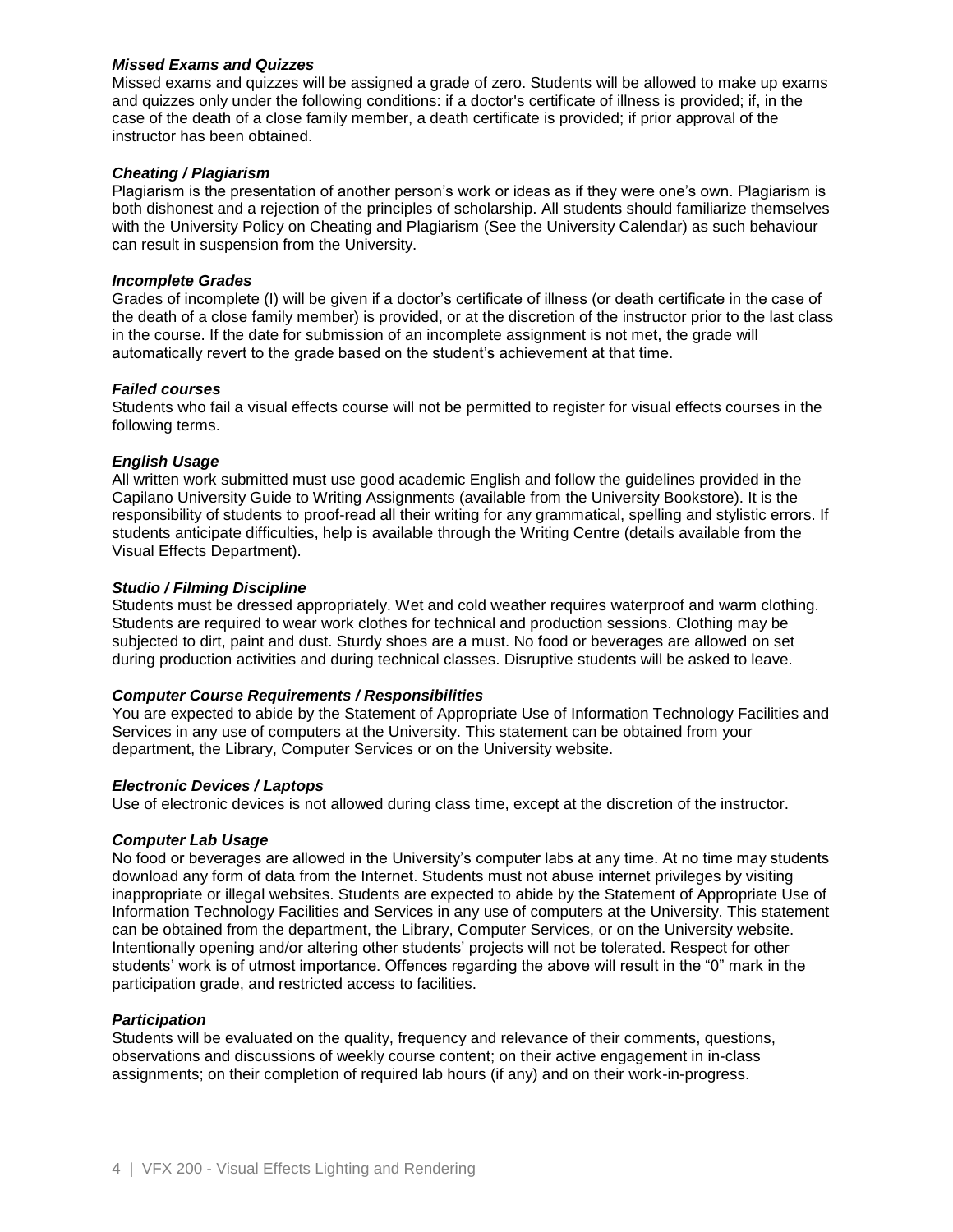# **Visual Effects Standards for Professional Behaviour**

Professional behaviour is essential in employment situations in the film and television industry. Professional behaviour, combined with professional artistic and technical skills are the essential components that directors, producers, writers, actors, cinematographers, editors, agents, funders, broadcasters and distributors consider when deciding to build a team, hire, cast or green light a project. By acknowledging this, the Digital Visual Effects program fosters professional behaviour by evaluating each student according to these standards.

In all student group projects, professional behaviour forms part of the mark. Students will be given interim reports in order to adjust behaviour that needs improvement. These standards reflect the values of professionalism in the film and television industry and represent the expected standard of behaviour required for employment in the field.

Students are expected to demonstrate a professional attitude and behaviour towards their work, fellowstudents, and their instructors. Students should demonstrate reliability, respect for and co-operation with colleagues. A willingness to work calmly and courteously under difficult conditions as well as a determination to achieve first-class work while meeting deadlines is necessary in this course. Students should have respect for equipment and systems, and a constructive response to criticism.

The desired behaviours are described below as "outcomes" which are followed by a list of criteria against which the student's behaviour will be measured.

# **Professional Behavioural Outcomes and Measurement Criteria**

### *1. Ability to work in peer groups.*

Measurement criteria - The student demonstrates:

- leadership by proposing goals and tasks, initiating discussion and keeping peers focused
- reinforcement of others by, verbally or non-verbally, encouraging and supporting others and giving recognition for contribution
- openness and acceptance of others' ideas
- mediating by persuading members to analyze constructively differences of opinion, by searching for common ground and compromising one's own opinion to completion of the task
- challenging by seeking information or elaboration from others to clarify their ideas
- summarizing, evaluating and closing by restating major points, helping to assess group process and decisions and by defining completion

### *2. Self-awareness, self-care, self-learning (self-motivation).*

Measurement criteria - The student demonstrates:

- a reflective practice which allows the student to be aware of his/her own competence in his/her position in a production
- an awareness of internal and external factors in one's personal life and how they can affect professional performance
- the ability to identify, research and develop gaps in one's own knowledge, skills and abilities
- the ability to accept, evaluate and respond appropriately to professional criticism

### *3. Ethical standards*

Measurement criteria - The student demonstrates:

- honesty
- sense of duty
- accountability
- integrity
- commitment
- respect for colleagues' dignity
- respect for University property
- respect for the School of Motion Picture Arts

### *4. Good work habits*

Measurement criteria - The student: